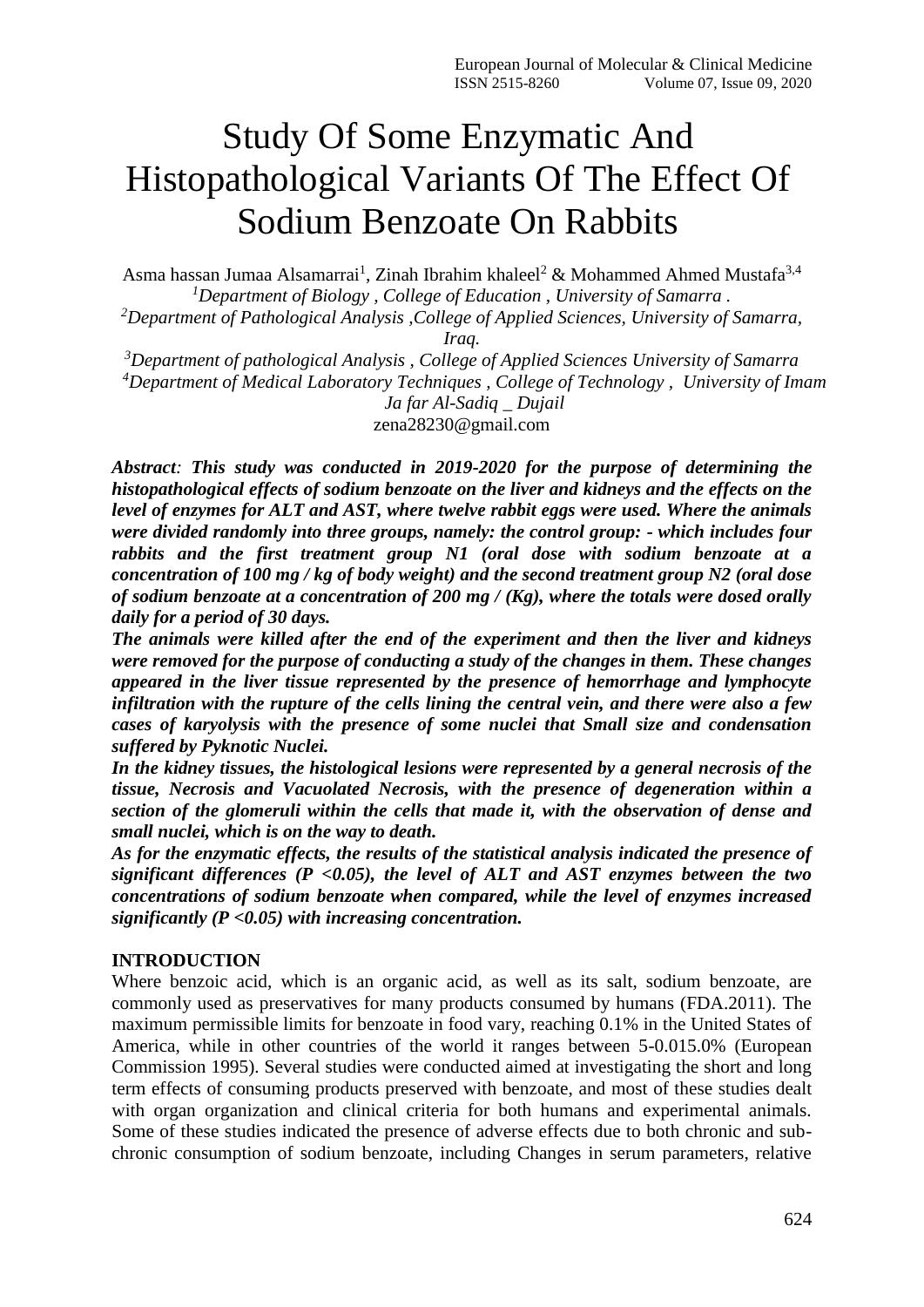increase in kidney and liver weights, histopathological changes in the liver, and disorders related to the central nervous system (Fujitani., 1993) (Vogt, et al., 1999). Food Additives

Chemical preservatives are used to prevent chemical and biological spoilage of food. Chemical spoilage includes oxidation and browning of food. Bio-spoilage involves the decomposition of food by the action of microorganisms. Among the chemical preservatives are anti-microbial preservatives that inhibit the growth of bacteria and fungi, which can produce undesirable effects on both the appearance and taste of food as well as its nutritional value, and it can also produce toxins that pose a great danger to human health, and examples of these preservatives are sodium benzoate (Nishnaet al,. 2012)

Sodium benzoate is produced from the neutralization of benzoic acid with sodium hydroxide, which in turn produces benzoic acid if it is dissolved in water, since although the benzoic acid is dissolved in water, it is more effective for preservation purposes, but it is preferable to use sodium salt for benzoic acid (sodium benzoate) to preserve food for its dissolution in Water is about 200 times more than benzoic acid. Sodium benzoate has anti-microbial efficacy such as fungi and some types of bacteria, and its use as a food preservative is ideal in products that are acidic in nature, especially food and beverages with a pH> 4.5, (Stanojevic, et al 2009)

The chemical composition of the compound and some of its properties**:**

Sodium benzoate**:**

A chemical compound with the molecular formula C6H5COONa, which is the sodium salt of benzoic acid. It is used in food additives and has the number (E211). Srour, 1998.(

## Properties

The solubility of sodium benzoate is good in water, about 660 g/l. The compound is odorless and dissociates under heating. (Heydaryinia, et al ,. 2011).

General physiological effects of benzoates

In a study conducted on rats, it was found that benzoic acid and sodium benzoate were high (800 mg / kg for benzoic acid and 1000 mg / kg for sodium benzoate), which leads to an increase in mortality and a decrease in weight, resulting in systemic toxicity and damage to the liver and kidneys.

In a scientific study conducted on mice, it confirmed that high doses affect body weight and cause lesion erosion in the brain, thymus gland, skeletal muscles and kidneys.

In rabbits, it was found that exposure to undiluted benzoic acid causes irritation to rabbits' eyes, and exposure to sodium benzoate causes only slight irritating slightly.

Some studies indicated that after short-term treatment with sodium benzoate and benzoic acid, pathological changes were observed in the brain in rats in addition to disturbances in the central nervous system.( Sinha and, souza (2006) stated that sodium benzoate if given to mice for 30 periods of time., 60, 120, 180 days, at a concentration of 155 mg  $/$  kg, led to an increase in the weight of the kidneys and liver, decrease in their body weight, length of the spleen, and a significant increase in the level of protein, globulin and albumin.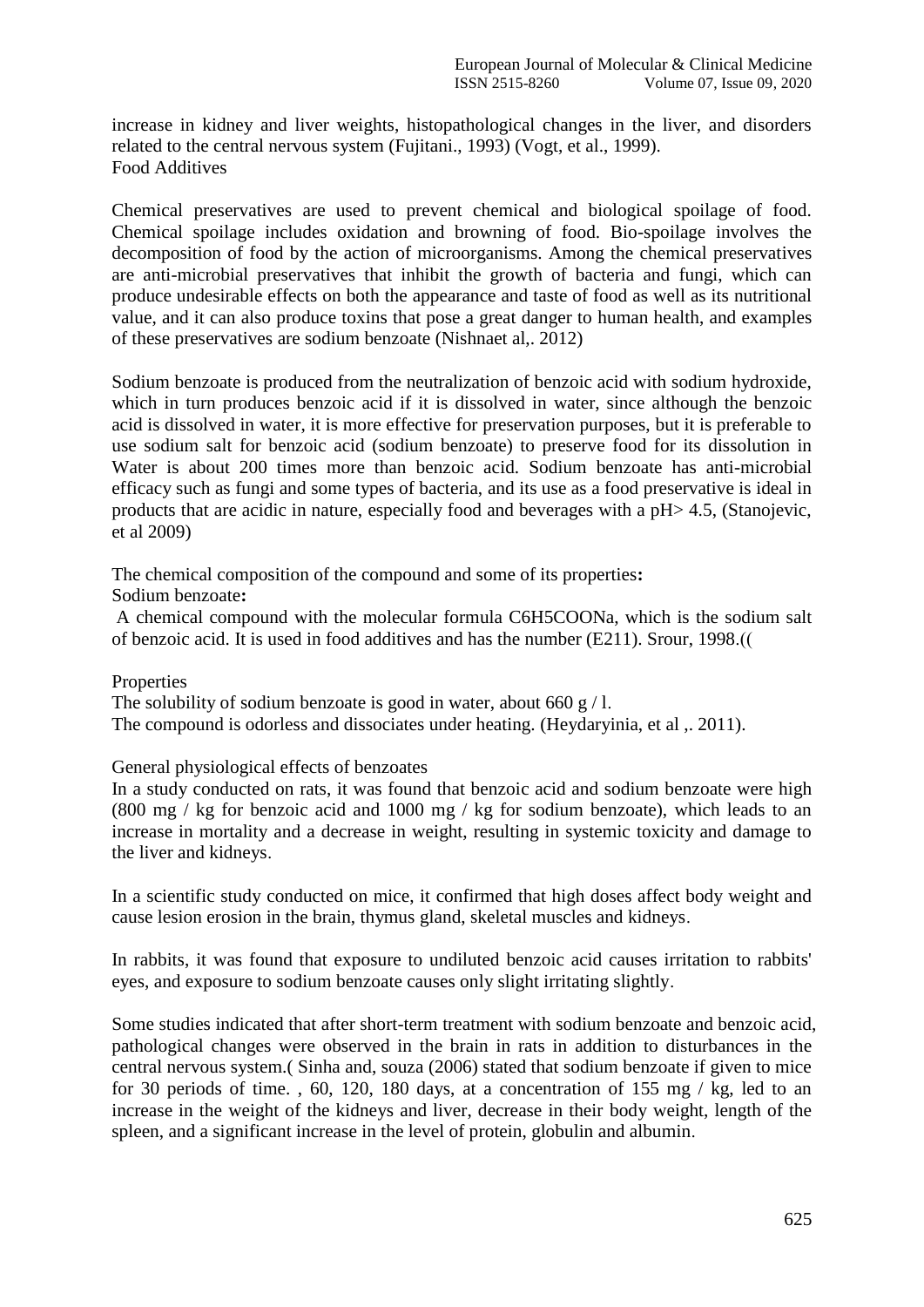While another study showed that oral administration of sodium benzoate at a concentration of 280,560 mg / kg to white female mice for a period of 60 days led to a significant decrease in the level of progesterone in the blood plasma, in addition to a significant decrease in the levels of the Luteinizing hormone LH and FSH in the group that was administered. Given a concentration of (560) mg / kg, it was found that benzoate, at a concentration of 200 mg / kg, can reduce weight in mice and increase creatine, urea and uric acid in serum isolated from mice. It was observed that sodium benzoate had an effect on increasing blood pressure in rats and causing rupture in Vascular cells: During the study of lymph node cells isolated from mice and treated with different concentrations of benzoate, and compared with control cells, it was found that benzoates can alter lymphocyte structures and cause damage to the cell membrane with high concentrations and the time of exposure to this substance increases the negative effects. Studies have shown that benzoates have an effect on Reducing white blood cell counts and hemoglobin in rats when treated with benzoates at a concentration of 60,120 mg / kg compared with a control group (Sohrabi, et al ,. 2008) .

## **THE METHOD OF WORK**

## Experimental distal design experiment

Sodium benzoate was prepared according to the method (Sabr and Ibrahim, 2015)

After obtaining 12 of the laboratory rabbits, it was divided into four groups, where each group consists of four rabbits, and these groups are:

The first group: This group included 4 animals that were dosed at a dose of 100 mg / kg of body weight for 30 days, and after the end of the dosing period, the animals were sacrificed and the liver and kidneys were removed for the purpose of histological study.

The second group: This group included 4 animals that were dosed at 200 mg / kg of body weight for 30 days, and after the end of the dosing period, the animals were sacrificed and the liver and kidneys were removed for the purpose of histopathology.

The third group: This group included 4 animals dosed with a physiological saline solution at a concentration of 0.9% for 30 days. After the end of the dosing period, the animals were sacrificed and their internal organs removed, which included the liver, heart and bone marrow, for the purpose of histological study.

These rabbits were dosed in the previous groups orally with sodium benzoate solution prepared in the laboratory for a period of thirty days at a rate of (1 cc) per 24 hours.



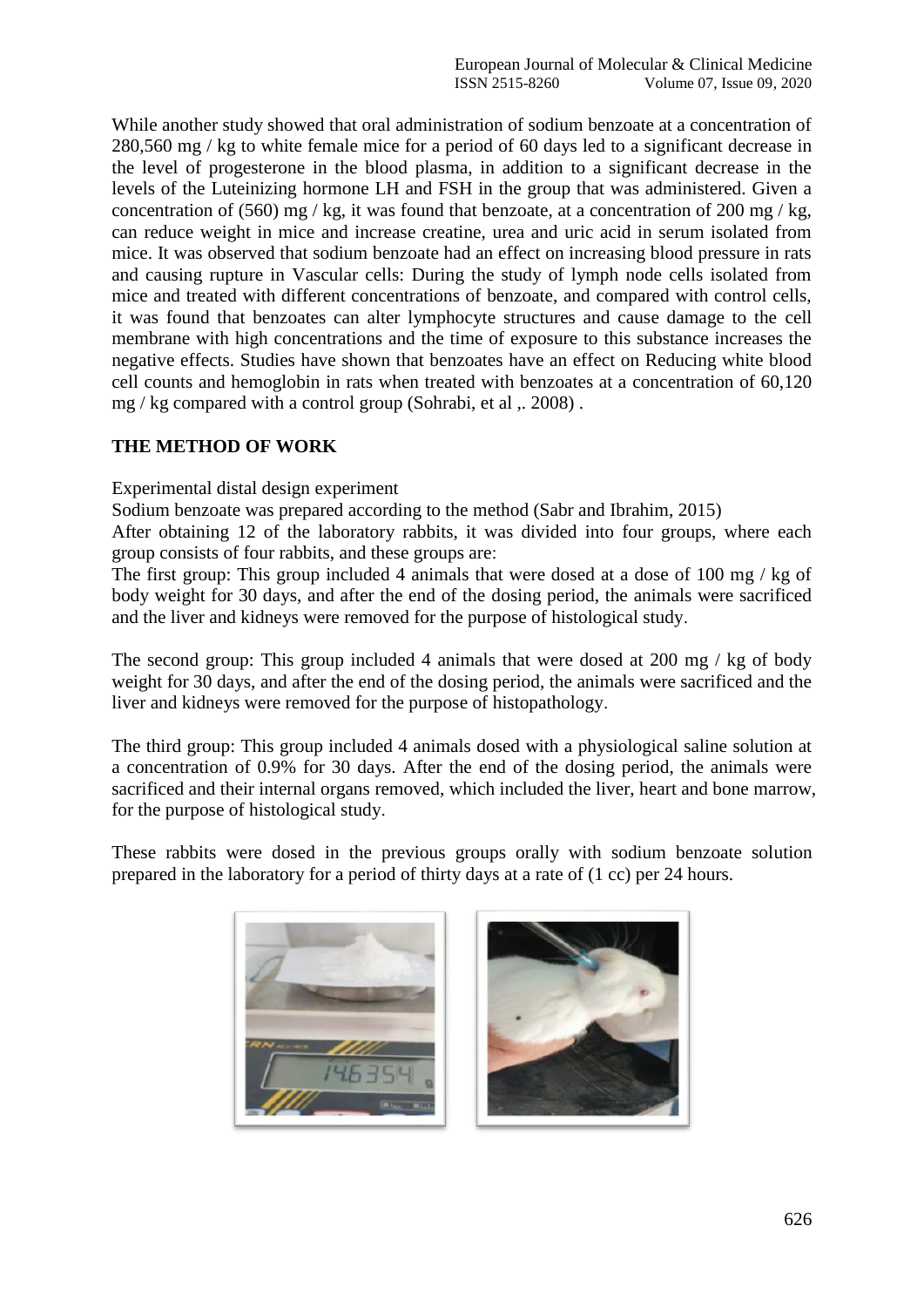# **RESULTS AND DISCUSSION OF THE STUDY**

## The metabolism of sodium benzoate

The process of metabolism of this compound is carried out by living organisms and it can ultimately make an active compound that interacts with DNA and changes the genotype and has negative effects on cell division. Metabolism is carried out in the mitochondria of liver cells by attaching benzoates to the amino acid glycine and expelling it outside the body in the form of hippuric acid. From diuresis, the natural secretion of hippuric acid in the urine daily, and when consuming foods containing benzoate daily, this amount increases.

Those procedure for discharge from claiming glycine from the form demonstrates impedance done liver capacity in the metabolic forms within which glycine is essential. Previously, addition, low levels about glycine in the constitution might diminish levels of creatine, glutamine, urea and uric corrosive in the pee What's more increment the levels about these substances in the blood, hydrogen bonds. Hydro phobic ought further bolstering make successful done tying benzoate with glycine aminic acid, and the amount about sodium benzoate if a chance to be addition.

With this connection, Previously, An investigation led Previously, 2012 around 3083 belgian consumers, it might have been closed that these individuals utilization 1. 25 mg / kg. From claiming sodium benzoate for every day and this measure will be 0. 25% of the adequate Every day limit, which may be addition should tie benzoates for 50 mg about glycine Furthermore is excreted in the type for hippuric corrosive. It need a paramount part in the assimilation from claiming nourishment results and The point when interfaced should benzoates, this prompts the restructuring about trypsin. (Oyewole et al. 2012).

#### Effect on enzymes

| ALT $(L / U)$ and AST $(U / L)$ in aguit rabbits. |                        |              |        |
|---------------------------------------------------|------------------------|--------------|--------|
| <b>ALT</b>                                        | <b>AST</b>             | enzymes      | Groups |
| A                                                 | A                      | $\mathcal C$ |        |
| $0.545 \pm 23.86$                                 | $0.583 \pm 34.22$      |              |        |
| B<br>$0.735 \pm 34.20$                            | В<br>$0.613 \pm 39.26$ | N1           |        |
| C<br>$0.548 \pm 38.04$                            | B<br>$0.795 \pm 41.92$ | N2           |        |

| Table (1) The effect of different concentrations of sodium benzoate on the concentration of |
|---------------------------------------------------------------------------------------------|
| ALT $(L / U)$ and AST $(U / L)$ in adult rabbits.                                           |

The numbers indicate the rate = standard error.

The different capital letters indicate that there are significant differences ( $P \le 0.05$ ) between the concentrations. C represents the control group.

N1 was the first group dosed with sodium benzoate at a concentration of 100 mg / kg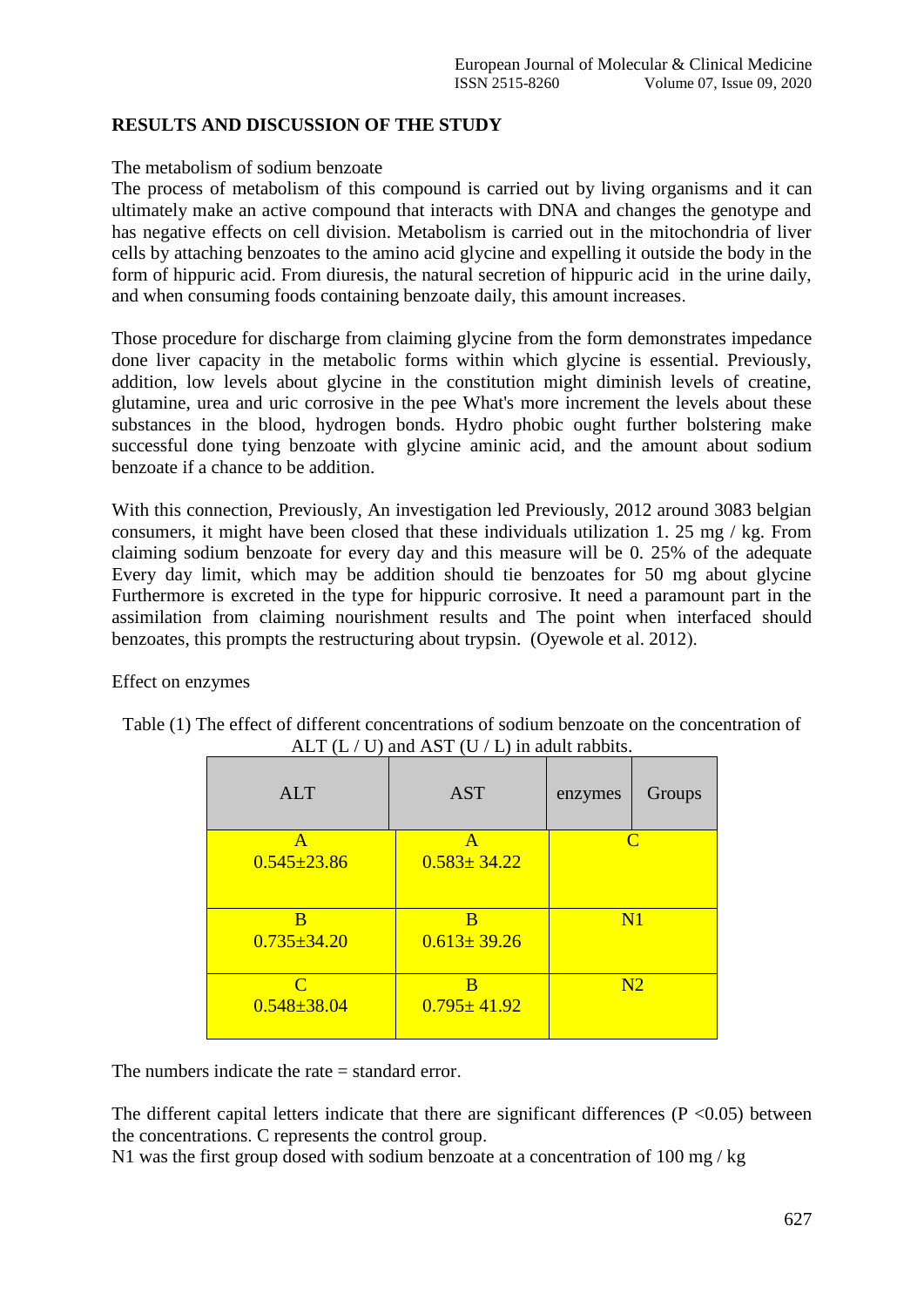N2 represents the second group that was dosed with sodium benzoate at a concentration of 200 mg / kg

1- The effect on the level of the enzyme ALT

The results shown in Table (1) indicated that the treatment of adult rabbits in the first and second groups with sodium benzoate at concentrations of 100 and 200 mg / kg of body weight respectively for 30 days resulted in a significant increase  $(P \le 0.05)$  in the level of the ALT enzyme in the blood serum. For the above totals compared to control totals.

The results of the statistical analysis shown in Table (1) indicated that there were significant differences ( $P \le 0.05$ ), the level of ALT enzyme between the groups treated with the three concentrations of sodium benzoate when compared, while the level of the ALT enzyme increased significantly ( $P \le 0.05$ ) with the increase in concentration. (Table 1)

## 2- The effect on the level of AST enzyme

The results showed a significant increase  $(P \le 0.05)$  in the level of AST enzyme in the blood serum of adult rabbits in groups treated with sodium benzoate at concentrations of 100 and 200 mg / kg of body weight respectively for 30 days compared to the control group. The results also indicated that the N1 and N2 group showed a significant decrease ( $P \le 0.05$ ) in the level of AST enzyme compared to the control group. (Table 1)

The results of the statistical analysis also indicated that there were significant differences (P  $\leq$ 0.05) in the level of AST enzyme between the groups treated with concentrations of sodium benzoate if the level of AST increased significantly ( $P \le 0.05$ ) depending on the increase in the concentration of sodium benzoate.

## 3- The effect on the level of the enzymes ALT and AST

Liver enzymes are clinically important as their rate of effectiveness is dependent on cellular damage that leads to their release into peripheral fluids and then into the blood, including ALT and AST enzymes. The ALT enzyme is produced mainly in the cytoplasm of hepatocytes, so it is the most specialized in detecting Liver diseases are also found in other tissues, but in trace amounts, such as skeletal muscles, heart, kidneys, pancreas, spleen, lung and blood serum.

As for AST, it is considered a mitochondrial enzyme mainly due to its presence in it, in addition to its presence in other organs such as the heart, skeletal muscles, kidneys, brain and red blood cells. Accordingly, their concentration in the blood gives a picture of the extent of their activity in those organs, especially the liver (Dufour et al., 2000.)

The results of the current study showed that treatment of adult rabbits with increased concentrations of sodium benzoate resulted in a significant increase in the levels of these enzymes in the blood serum compared to the control group. The results of the current study can be attributed to the fact that these enzymes were leaked in large quantities from liver tissue into body fluids, especially serum, and that this high leakage reflects the extent of damage to body tissues, especially the liver. These results reinforce previous studies that indicated the damage caused by sodium benzoate to liver tissue, which is the direct toxic effect on hepatocytes and their degeneration (Sinha et al., 2010) (Khidr. Et al 2012)

Which leads to the leakage of its contents, including these enzymes, into the circulation, as the liver is one of the largest organs specialized in performing a variety of functions in the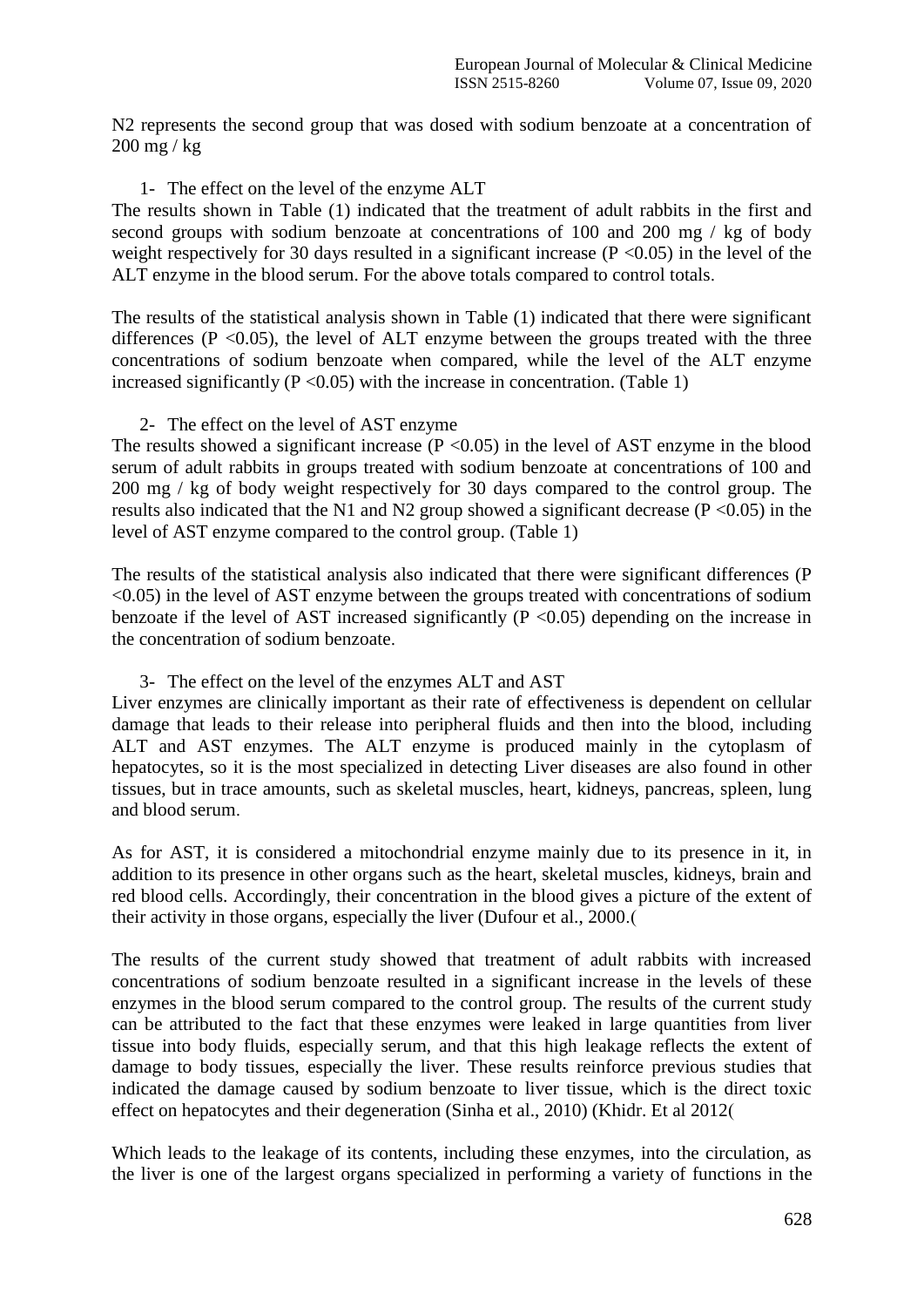body, including removing toxins, which makes it vulnerable to damage due to these substances and what is produced from their metabolism in it (Guyton et al 2011). The activity of amine transporting enzymes is used as a sensitive measure of the extent of pathological and physiological changes that require additional activity in the metabolic processes by the liver (Ozer J et al 2008).

The rise in ALT and AST levels can also be attributed to the formation of free radicals that attack the plasma membranes of liver cells, which leads to the leakage of these enzymes as the state of oxidative stress resulting from an increase in active oxygen levels is a cause of the breakdown of DNA, proteins and fats in hepatocytes, which leads to This leads to the degeneration and destruction of these cells and then exudation of their contents into the bloodstream, including the enzymes ALT and AST. (Lu. Et al 2010).

With regard to the effect of the duration of dosing, the results showed that the greater the duration of the dosing with sodium benzoate, which led to an increase in the levels of these enzymes. This may be attributed to the fact that benzoate is one of the substances whose effects are cumulatively evident in the body and its effect increases with the increase in the given concentration and the duration of the dose.

- 
- 4- Histopathological changes

Picture (1) rabbit kidney control group showing (1) renal glomerulus 2) renal tubules H&E, 400 X



Picture (2) Rabbit kidney with a dose of N1 sodium benzoate (1) Congestion Con. 2) Rupture of the renal tubules H&E, 400X.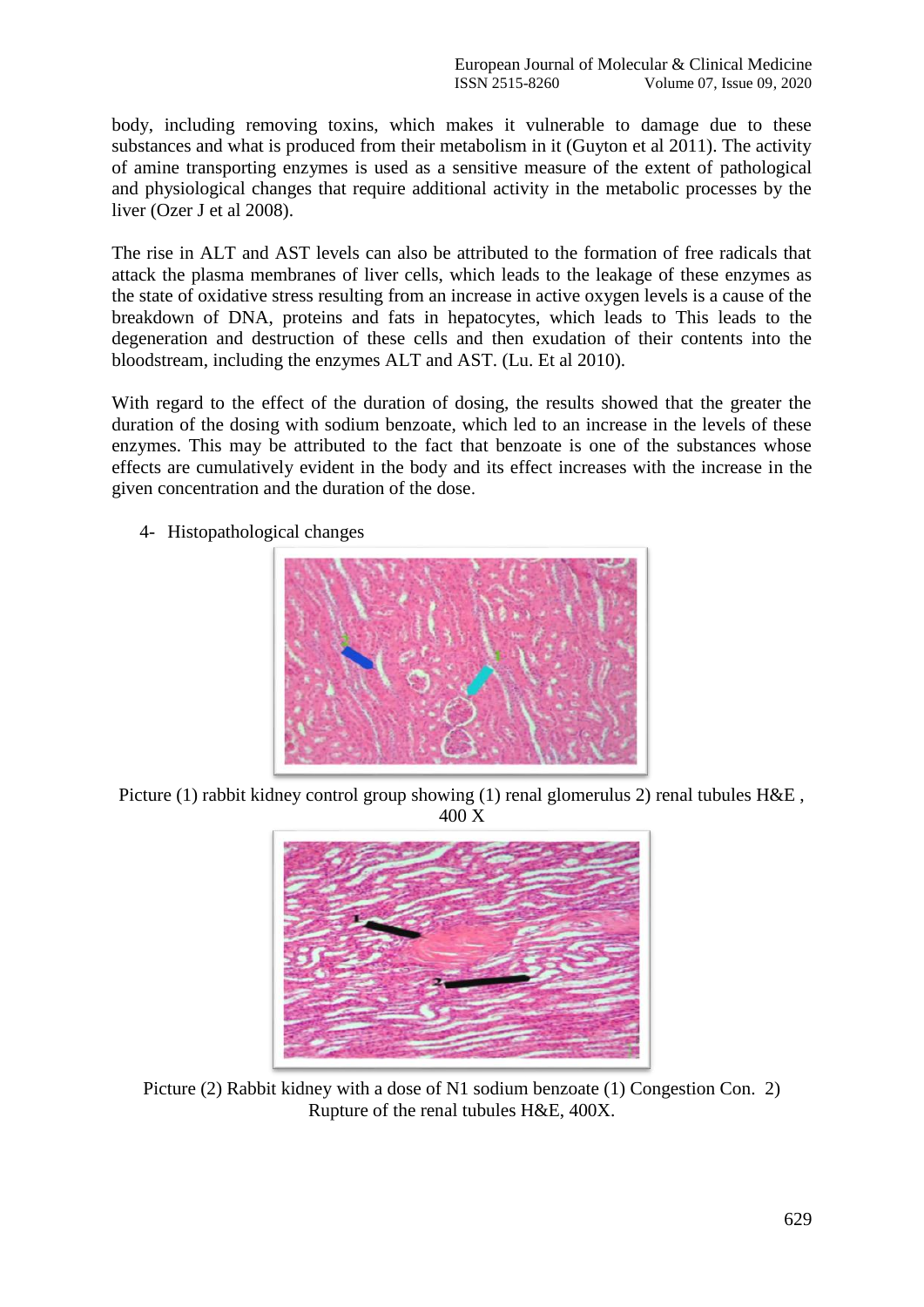

Picture (3) Rabbit kidney with a dose of N2 sodium benzoate (1) congestion in the glomerulus. 2) necrosis in the renal glomerulus. 3) infiltration of inflammatory cells (IF) H&E, 400X



Picture (4) Rabbit liver at a dose of N1 sodium benzoate 1) Central vein congestion, 2) Sinisoid . H&E, 400 X



Picture (5) rabbit liver with a dose of N1 sodium benzoate 1) cirrhosis of hepatocyte F, (2) congestion in central vein Con, 3) Kupffer cells 4) infiltration of inflammatory cells H&E, 400X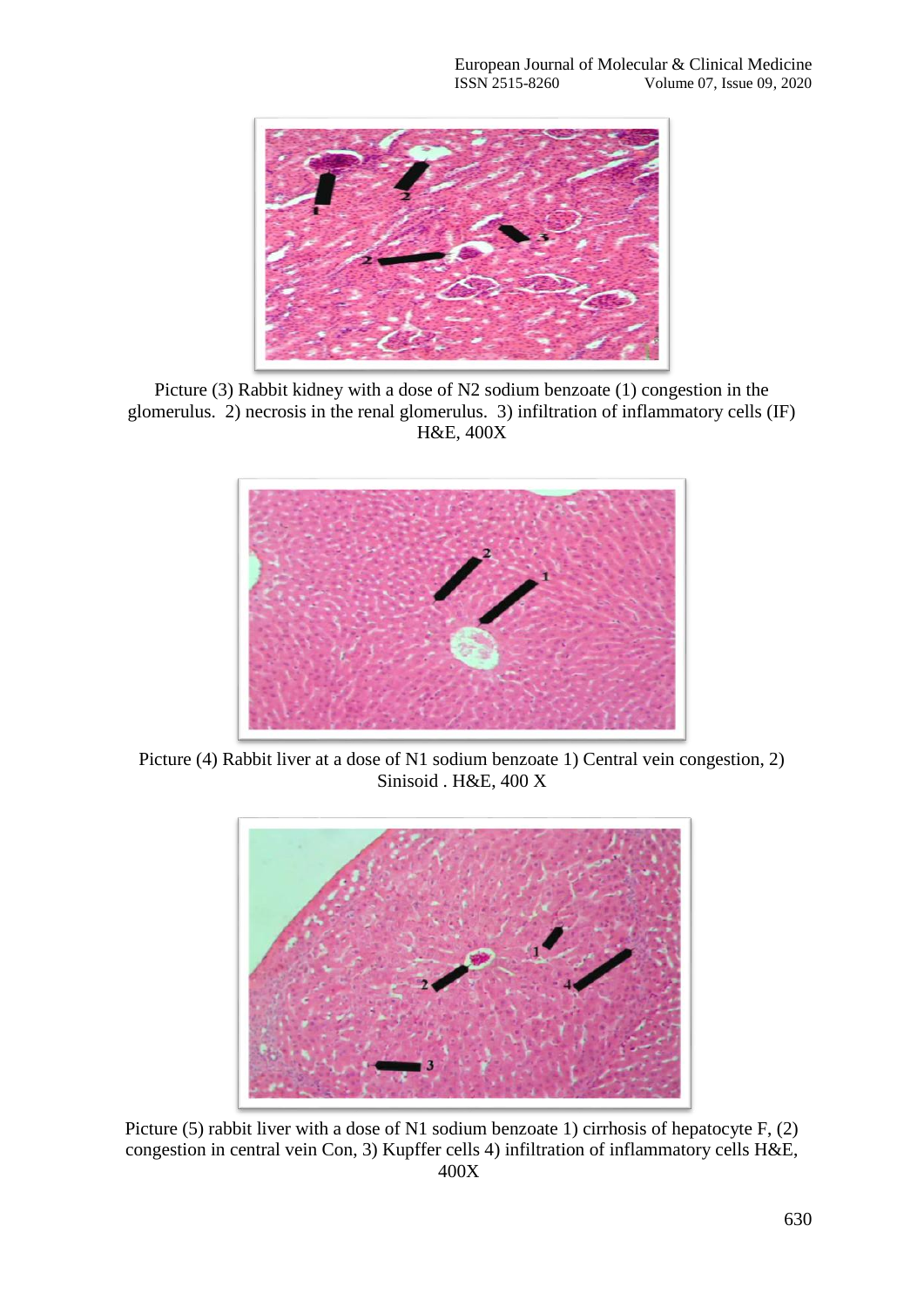

Picture (6) rabbit liver with a dose of N1 sodium benzoate 1) central vein hemorrhage, He, 2) cytoplasmic necrosis, 3) infiltration of inflammatory cells, 4) rupture of H&E central vein wall, 400X**.**

## 5- liver:

The changes in the liver tissue of rabbits, such as infiltration of lymphocytes and even necrosis, as a kind of tissue protection for itself by losing some of its cells to maintain the overall tissue and this is called apoptosis.

These results are in agreement with (Popper & Kent, 1975), which has shown an increase in the number of Kupffer phagocytes for some liver diseases as an active defense mechanism against harmful agents. The occurrence of cellular degeneration followed by necrosis, especially after increasing the concentration of sodium benzoate in the second group N2 in the current study.

(Elwi et al. 1973) explain necrosis as the local death of group tissues after a severe breakdown. They add that the early changes in the dead cells were swelling of the cytoplasm due to fluid imbibition within the cell and clotting of epithelial cells in the protoplasm.

After that, cells lose their membranes and become indistinct from one another. The shrunken nucleus and the chromatin became dense and dark, the nuclear membrane was torn and the nucleus was broken into small pieces; "karyorhexis". On the other hand, (El-Banhawy & Ganzuri, 1980) attributed this result to the harmful effects of many drugs on lysosomal membranes as they lead to the rupture of these membranes, which are very sensitive to any disease effect, and then release their strong enzymes, which cause degeneration And dissolve the various cellular components.

The congestion of the blood vessels can be attributed to the inflammatory response by the animal body to the harmful effects of toxic substances, which was characterized by increased blood flow to the area of injury. It may also be the result of damage and destruction of the lining of blood vessels by the action of toxic substances or oxidizing materials, as damage and destruction may occur in the endothelial lining of the blood vessels.

The current study revealed that the cytoplasm of hepatocytes treated with sodium benzoate revealed an increase in the amount of hepatic cellular lipid deposits. These results are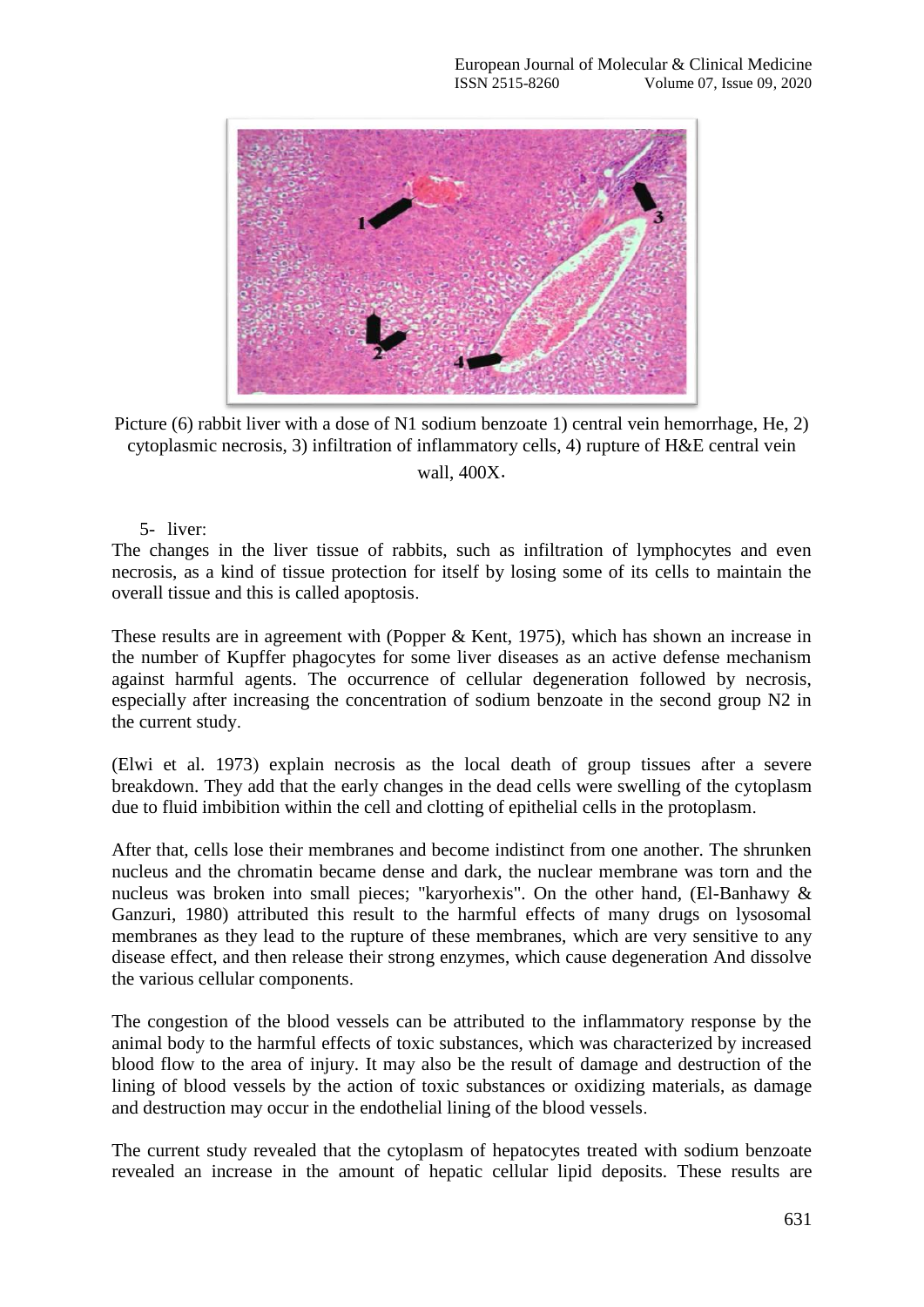consistent with what was reported by (Khattab) (2007) of a similar result in mice after ingesting sodium benzoate.

As for necrosis and degeneration in hepatocytes and their enlargement, the reason may be attributed to the amount of sodium present in the benzoate substance, which in turn affects the normal proportions present in the cells and this is consistent with the results of a study conducted by (Sinha & D'souza, 2010) in Mice after sodium benzoate treatment, these degenerative changes may be due to the removal of sodium from the cells following decreased ATP supply. Thus, reducing the energy required to regulate cell ion concentration may play a role in the distention and swelling of hepatocytes. This indicates the energy requirements of the cell in an effort to overcome toxicity (Elwi, 1967).

Scheffel (1988) suggested that exposure to certain toxic substances affects ribosomes and their ability to produce peptide chains. As a result of the reduction in peptide synthesis, the amount of proteins involved in the transport of triglycerides decreases, and hepatocytes and tough proteins such as lipid-metabolizing enzymes are also lost (Holm et al., 1993). At the same time, triglycerides are produced continuously at a normal rate, which leads to Gradual accumulation of fat globules.

In the current research, the diversity of the cytoplasm of hepatocytes could be due to degradation of the cell organelle and especially the mitochondria with a subsequent decrease in the sodium and potassium pumps followed by the accumulation of water. These results are in agreement with (Fujitani, 1993), where swelling of some hepatocytes was observed by sodium benzoate.

The current study also revealed an increase in the number of Kupffer cells in groups treated with sodium benzoate. The results are consistent with the findings of (El-Shamy et al 1999) in a study conducted on a rat after being fed a supplementary diet.

In the current research, a remarkable accumulation of collagen fibers was detected in the livers of rabbits treated with sodium benzoate, and fibrosis can be classified as a wound response - healing for a variety of chronic stimuli resulting from chronic infection due to various causes (viral, toxic, metabolism, autoimmune), Which ultimately leads to cirrhosis.

(Beljaars et al. 2002) indicated that the center of hepatic fibrosis is the hepatic stellate cell (HSC).

(Greff) (2007), indicates that sodium benzoate has the potential to cause severe DNA damage in mitochondria to the point that it completely disrupts DNA. Greff (2007) applied the incidence of abnormalities of fetal organs in the eyes, brain, and kidneys.( Khaleel,et al 2019) (Park.et al, 2011) who observed the harmful effects of sodium benzoate on vital parts of mitochondrial DNA, and that sodium benzoate can cause many diseases including Parkinson's and other nerves.

## 6- The kidneys

The appearance of swelling in the tubules as well as the swelling of the nuclei Auxes of Nucleus is an indication of the cells being affected by high doses of sodium benzoate. 2014)) Injury of the nuclei and the basement membrane of the tubular cells and the breakdown of the glomerular structure, and the injury of the visceral epithelium in the renal tissue by microscopy.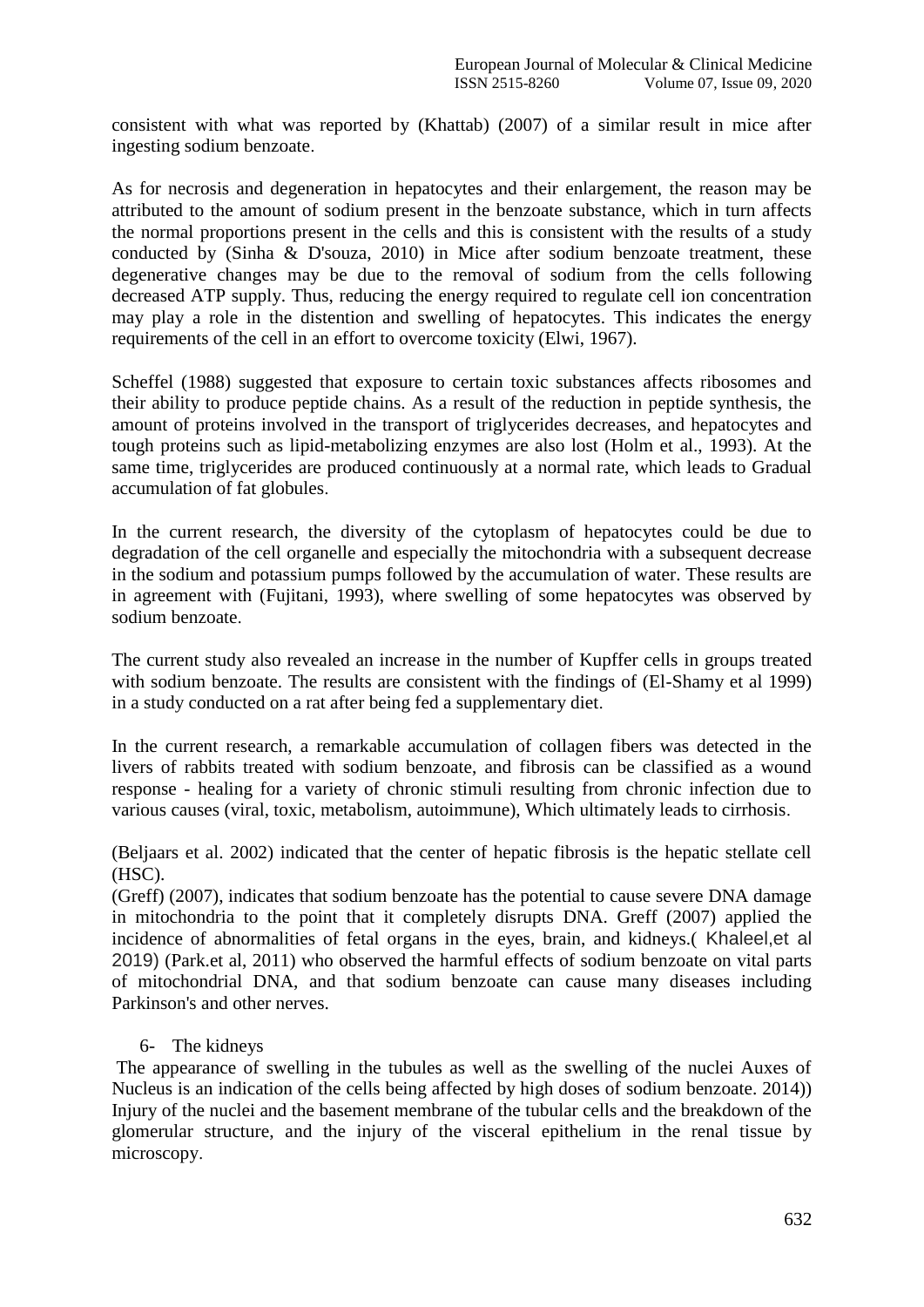From the study of the kidneys, it was concluded that it is an organ highly susceptible to reactive oxygen species (ROS), most likely due to the abundance of long-chain polyunsaturated fatty acids.

From their study, it was shown that the kidney damage was greater than the liver damage in rabbits treated with sodium benzoate due to the significantly increased level of lipids in the kidneys. The level of the liver's antioxidant defense system that prevents damage to these tissues.

Results of catalase activity in kidney tissues showed that all doses of sodium benzoate significantly reduced its activity compared to the control group. This is the same results of the previous study on the effect of sodium benzoate on catalase activity in erythrocytes (Yetuk, 2014). They suggested that the reduction in catalase enzyme and glutathione peroxide and activities in erythrocytes by sodium benzoate may be due to damage in these antioxidant enzymes by ions. Ultra-oxidative stress, it has also been found that enzymes and other detoxification systems such as thioredoxin and GSH peroxidase have important roles in causing oxidative stress and reductase in mammals (Jones, et al, 1981) (Turanov, et al, 2010). A study conducted by (Oyewolee et al.,2018) (Khoshnoud et al. 2012) with a two-week treatment of 200 mg / kg sodium benzoate oral dose caused some harmful effects on liver and kidney function in mice. Different organ tissues have different antioxidant capacity to deal with oxidative stress, and in the mouse that was using sodium benzoate, treatment with benzoate showed Sodium deficiency in behavioral tests, such as learning and memory.

The overall changes in the tissues of the organs can be attributed to the effect of benzoates by causing oxidative stress to cells, as benzoates lead to the generation of free radicals by oxidizing fats and other organelles, especially their membranes, as well as affecting structural proteins in the cell, leading to the stimulation of programmed death known as Apoptosis, all of which negatively affects body tissues, including the liver and kidneys.

## **REFERENCES**

- [1] El-Banhawy, M. A. and Ganzuri, M. A. (1980): Pathological effects of insecticides on acid phosphatase containing particles in mammalian liver cells. Proc. Egypt Soc. Environ. Sci., 55:70.
- [2] Sabr, Aseel Najah and Ibrahim, Ihsan Raisan. 2015. Effect of sodium benzoate on TSH level and thyroxine level in adult male rats. Karbala University Scientific Journal - Volume Thirteen - First Issue.
- [3] European Commission.(1995). European Union Directive 95/2/CE from 20.02.1995 on food additives, colourants and sweeteners. European Commission.
- [4] FDA (Food and Drug Administration). (2011). Requirements for specific standardized margarine-preservatives. Benzoic acid, sodium benzoate, potassium benzoate and calcium benzoate
- [5] Fujitani, T. (1993). Short term effect of sodium benzoate in F344 rats and B6C3F1 mice Toxicol. Letters .69(2): 171-179 .
- [6] Vogt, T. ; Landthaler, M. and Stolz, W. (1999). Sodium benzoate-induced acute leukocytoclastic vasculitis with unusual clinical appearance. Arch. Dermatol. 135: 726- 727 .
- [7] Stanojevic, D. ; Comic, L. ; Stefanovic, O. and Solujic-sukdolac, S. I. (2009). Antimicrobial effects of sodium benzoate , sodium nitrate and potassium sorbate and their synergistic action in vitro. Bulgarian Journal of Agricultural Science. 15 (4): 307- 311..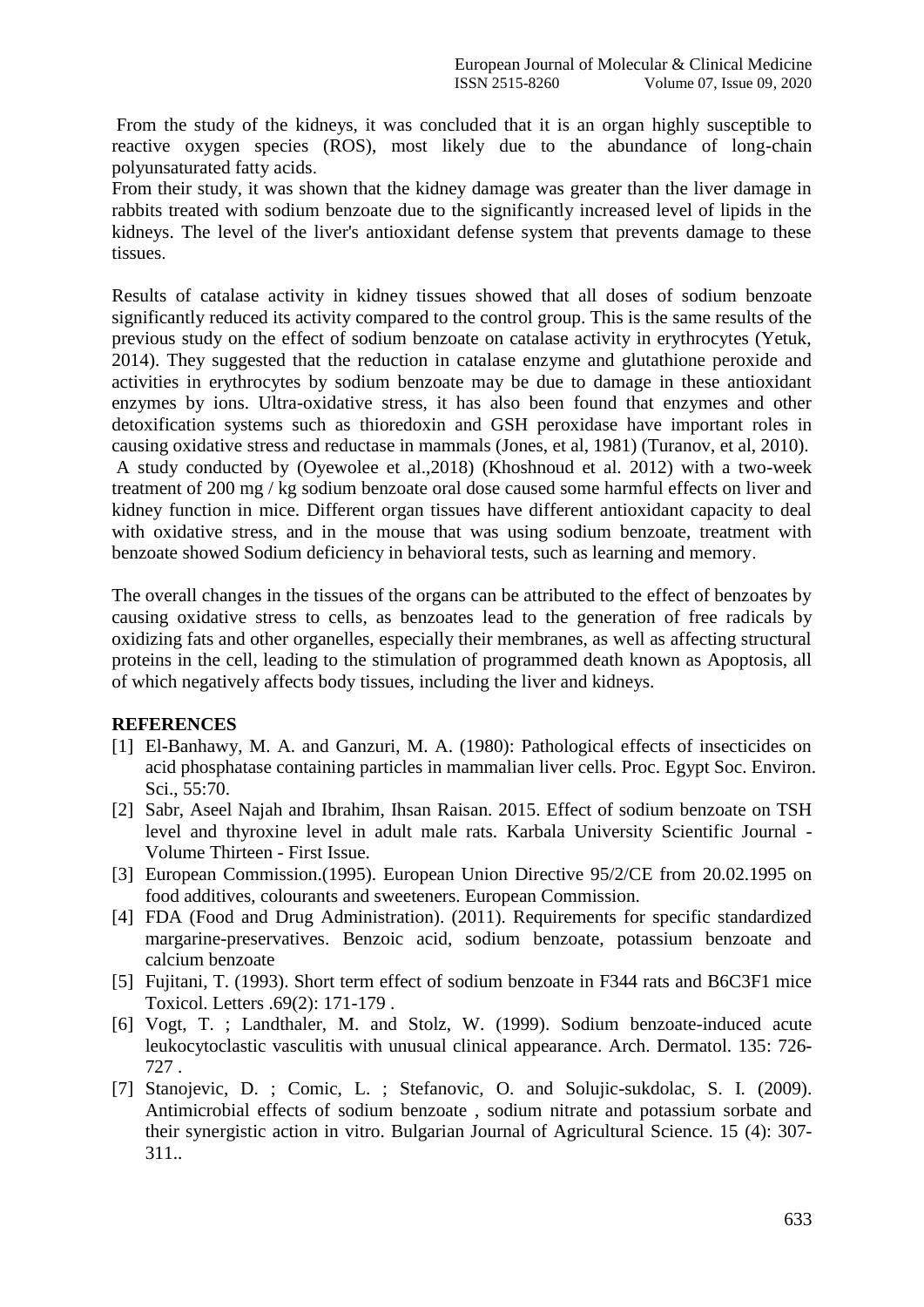- [8] Holm, G.; Norrgren, L.; Andresson, T. and Thuren, A. (1993): Effects of exposure to food contaminated with PBDE, PCN or PCB on reproduction, liver morphology and cytochrome P450 activity in the three-spined stickleback, Gasterosteus aculeatus. Aquat. Toxicol., 27:33-50.
- [9] Griff (2007): Study: Soft Drink Ingredient Sodium Benzoate may Lead to Cirrhosis, Parkinoson's. WWW.associated content.com.
- [10] Park, H. W.; Park, E. H., Yun, H. M. and Rhim, H. (2011): Sodium benzoate-mediated cytotoxicity in mammalian. Journal of Food Biochemistry, 35: 1034-1046.
- [11]Nishna, K. P. ; Robin, P. C. ; Harikumar, R. and Jayachandran, V.P.(2012). A study on the presence of sodium benzoate in commercially available samples of Dasamoolarista – an ayurvedic prepavation. International Journal of Pharmaceutical and Chemical Science ,1(4): 1387-1389.
- [12] Beljaars, L.; Meijer, D. K. and Poelstra, K. (2002): Targeting hepatic stellate cells for cell-specific treatment of liver fibrosis. Front Biosci., 7: 214-222.
- [13] El-shamy, K. I.; Khadr, M. E.; Morsy, F. A. and Hassanin, M. M. (1999): Toxic effect of some food additives on vital activities of albino rats: green colour (tartrazine and brilliant blue).
- [14] Oyewole, O.; Dere, F. and Okoro, O. (2012). Sodium benzoate mediated hepatorenal toxicity in wistar rat: modulatory effects of Azadirachta indica (neem) leaf. Eur. J. Med .Plants . 2(1): 11-18.
- [15]FDA(Food and Drug Administration).(2011). Requirements for specific standardized margarine-preservatives Benzoic acid ,sodium benzoate, potassium and calcium benzoate.
- [16]Sohrabi, D. ; Alipour, M. and Gholami, M. R.(2008). The effect of sodium benzoate on testicular tissue, Gonadotropins and thyroid hormones level in adult (Balb/C) mice. KAUMS Journal. 12 (3): 7-11.
- [17]Sinha, R. and D'Souza, D. (2010): Liver cell damage caused due to sodium benzoate toxicity in mice. International Journal of Biotechnology and Biochemistry. ISSN 0973- 2691 Volume 6, pp. 549-554.
- [18] Elwi, M. A.; Saleh, A. S.; and Kamel, A. I. (1973): Textbook of pathology. 6th edn., Necrosis, El-NASER MODERN BOOKSHOP, Cairo, Egypt. Ch (4) PP. 31-46.
- [19]Popper,H. and Kent,G. (1975): Fibrosis in chronic liver disease. Clin. Gastroenterol., 4:315-332.
- [20] Heydaryinia, A.; Veissi, M. and Sadadi, A.(2011). A comparative study of the effects of the two preservatives, sodium benzoate and potassium sorbate on Aspergillus niger and Penicillium notatum. Jundishapur Journal of Microbiology, 4(4): 301-307.
- [21]Dufour, D. R. ; Lott, J. A.; Nolte, F. S. ; Gretch, D. R. ; Koff, R. S. and Seeff, L. B. (2000). Diagnosis and monitoring of hepatic injury. Clin. Chem. 46 (12): 2027 – 2049.
- [22]Sinha, R. and D'Souza, D.(2010). Liver cell damage caused due to sodium benzoate toxicity in mice. International Journal of Biotechnology & Biochemistry. 6: 549-554.
- [23] Khidr, B. M. ; Makhlouf, M. M. and Ahmed, S. M. (2012). Histological and ultrastuctural study on the effect of sodium benzoate on the liver of adult male albino rats. Journal of Zoology.41 (1): 11-39.
- [24] Guyton, A.C. and Hall, J. F. (2011). Textbook of Medical Physiology.12th ed., W.B. Saunders Co. Philadelphia. p. 839
- [25] Ozer, J.; Ratner, M.; Shaw, M.; Bailey, W. and Schomaker, S. (2008). The current state of serum biomarkers of hepatotoxicity. Toxicology, 245: 194-205.
- [26] Lu, J.; Lin, P. H.; Yao, Q. and Chen, C. (2010). Chemical and molecular mechanisms of antioxidants: experimental approaches and model systems. J. Cell Mod. Med. 14: 840- 860.